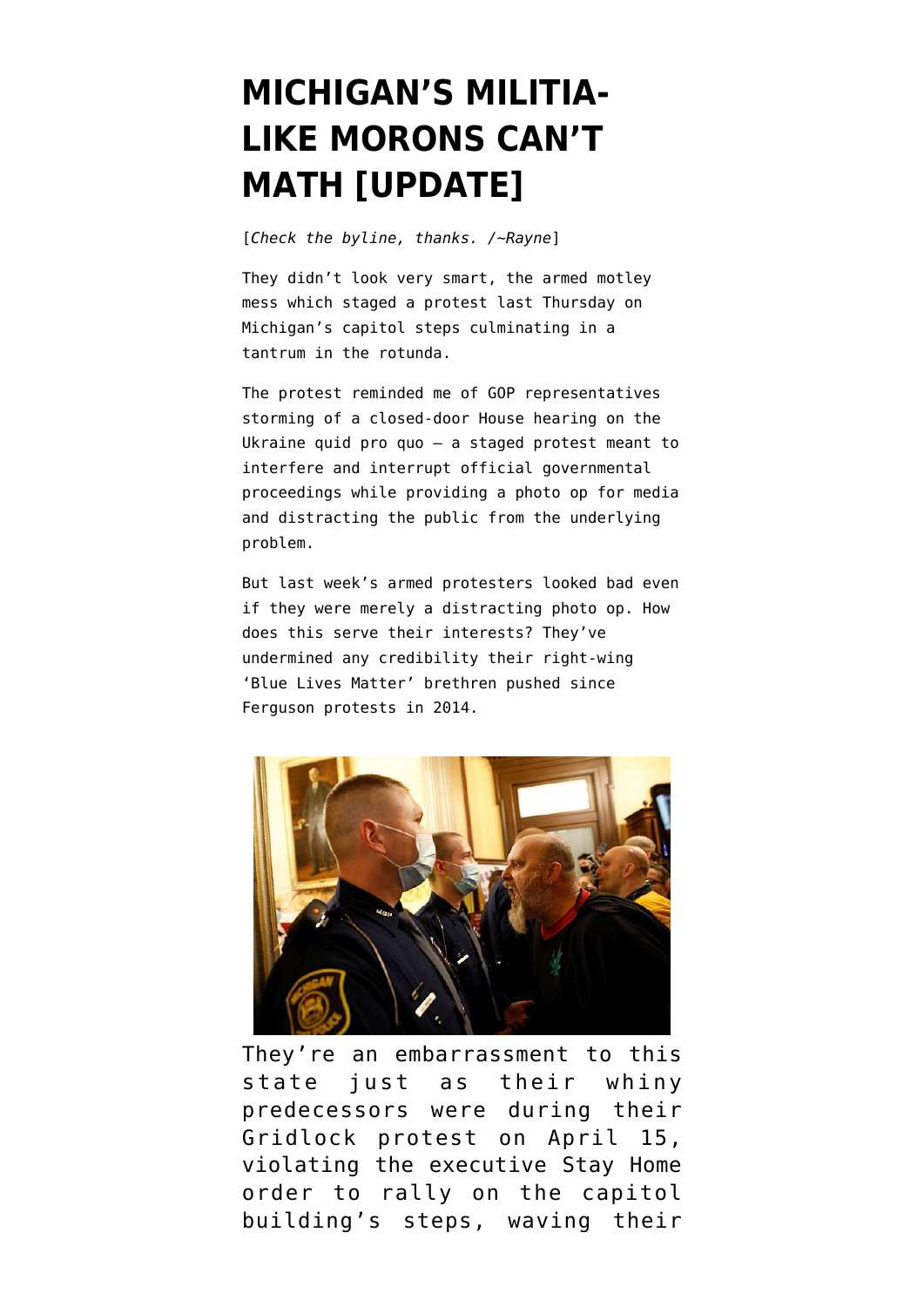Confederate flags and [talking](https://www.urbandictionary.com/define.php?term=talk%20smack) [smack](https://www.urbandictionary.com/define.php?term=talk%20smack) about the governor while puling about their lawns not getting cut and their roots not getting colored. Both protests two weeks apart violated the state's laws related to the governor's executive powers under a state of emergency.

But the embarrassment doesn't end at the sight of the right-wing monkey horde barking like mad dogs at public servants who are only doing what they're paid to do. It's the horde's inability to do basic math which makes them look deeply stupid.

The math:



Key:

Pink: 21 days from exposure at Easter to likely recovery.

Blue: 21 days from exposure at Gridlock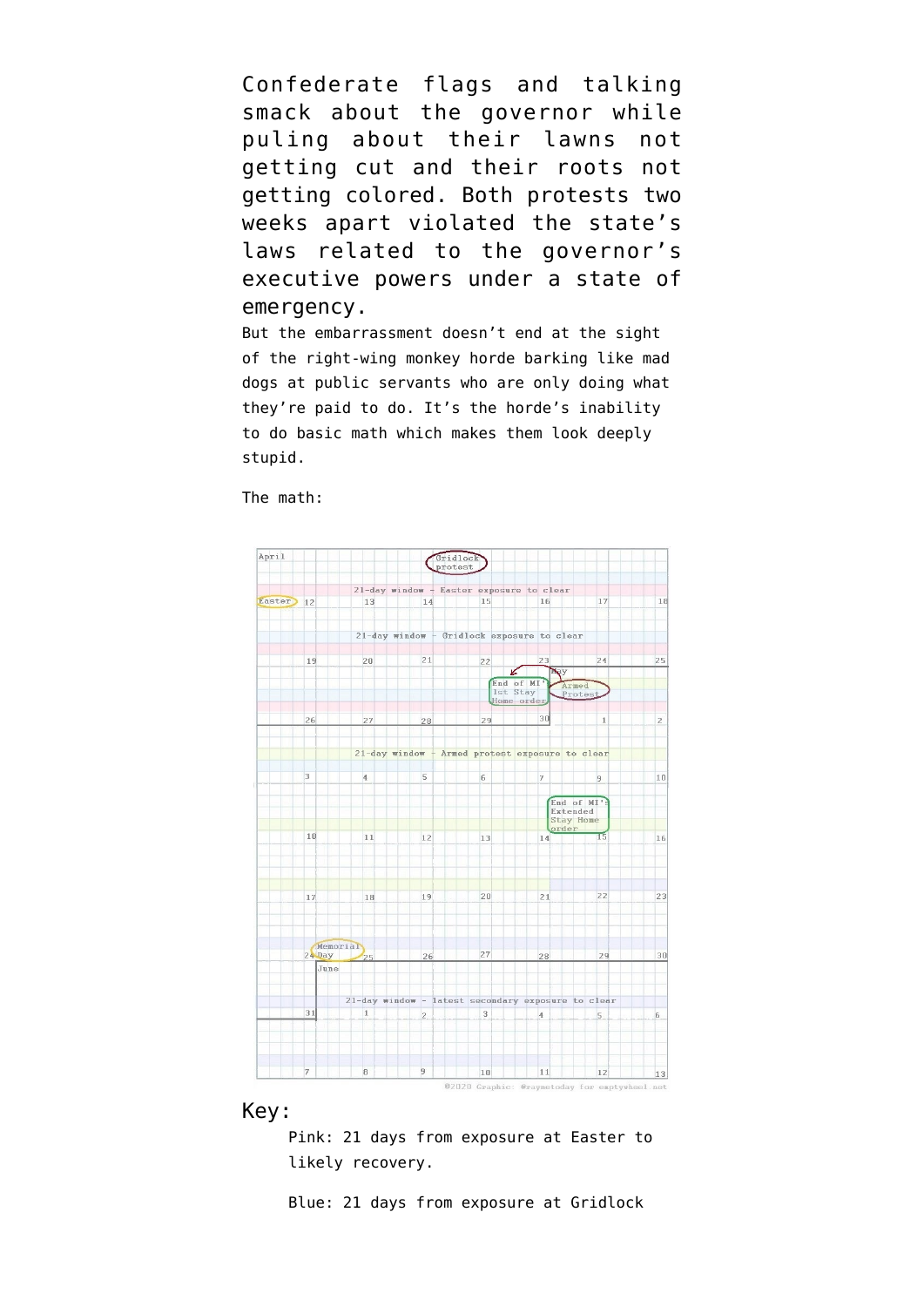protest to likely recovery.

Yellow: 21 days from exposure at Armed protest to likely recovery.

Lavender: 21 days from latest likely secondary exposure via Armed protest to likely recovery.

The period from exposure to COVID-19 carriers to average date clear of virus is about 21 days. The two protest rallies are marked off, Easter included since at least one church planned to hold service in spite of Governor Whitmer's Stay Home order.

(Note a boo-boo on my part, should have marked April 30 as the first of 21 days ending on June 10.)

If Michiganders hadn't had their little Gridlock tantrum on April 15, we'd have been done with Stay Home and more Michiganders would be alive today.

If all Michiganders stayed home uniformly as ordered and scrupulously obeyed the Stay Home order instead of a few hundred protesters having an armed conniption fit last Thursday, had they rigorously used masks whenever venturing into public spaces for essential business only, we'd have been done with the Stay Home order on the very day these rabid cretins protested in Lansing.

But no.

It's bad enough that Easter observations in violation of the Stay Home order may have caused a spike in deaths 9-10 days later. But a protest which was supposed to be confined to cars?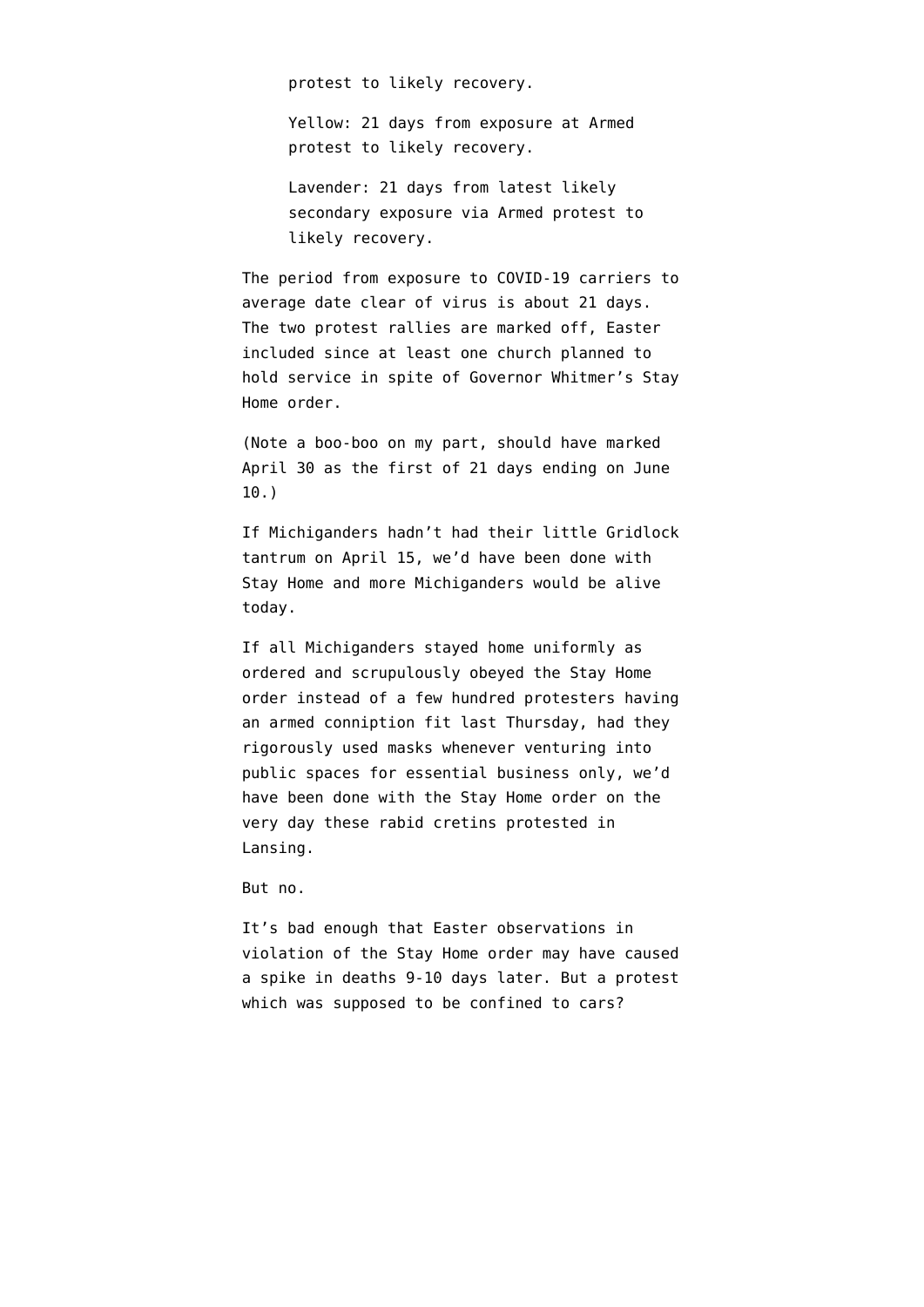



Deaths were trending downward until the idiots' Gridlock protest. It would be nice to know how many of the spike in deaths were people who attended the protest, or who broke the Stay Home order because they were inspired by Gridlock to do so. We may never know how many deaths were because of asymptomatic carriers exposed on that date unless researchers conduct a forensic genetic examination some time in the future.

To ignore this calculus and show up in the capitol without masks, ranting and exhaling in a confined space where law enforcement and lawmakers work is just plain moronic, risking personal health and life in a manner which also threatened others.

Or it's something far worse — a deliberate attempt not only to [interfere with the](https://www.nbcnews.com/think/opinion/protesters-michigan-state-capitol-can-t-just-play-politics-pandemic-ncna1198301) [deliberative process](https://www.nbcnews.com/think/opinion/protesters-michigan-state-capitol-can-t-just-play-politics-pandemic-ncna1198301) in which all Michiganders have a stake and are represented by their democratically elected officials, but a terror attack intended to hurt and possibly kill the targets of protesters' ire.

How many of the Michigan State Police, capitol police, lawmakers and staff will come down with COVID-19 as a direct result of this protest?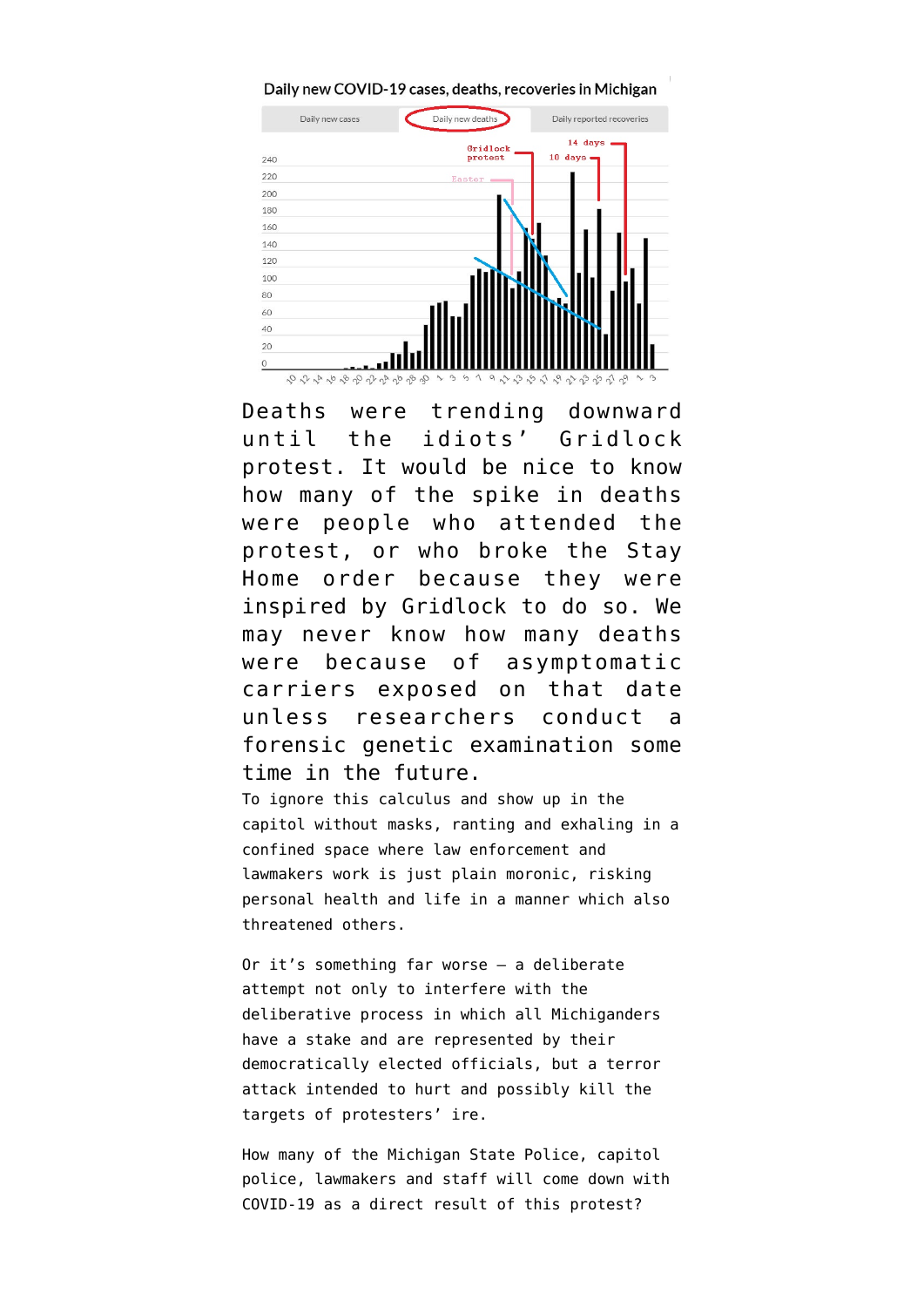How many will represent minority majority regions of the state, disproportionately affected by COVID-19?

And how long will the rest of Michigan put up with the death cultists who threaten others, waving guns around inside our representatives' workplace while blowing contagious viral material at others?

At this rate we'll be under some form of quarantine all damned summer because these spoiled, stupid wretches can't make the connection between their bad behavior and Michiganders' deaths.

*This is an open thread.*

UPDATE — 05-MAY-2020 2:45 PM EST —

It doesn't seem obvious to some people why Stay Home/shelter-in-place/lockdown is necessary in the absence of either proven pharmaceutical interventions to treat COVID-19 or a proven safe and effective vaccine targeting the underlying virus SARS-CoV-2. This tweet sums up the primary reason why Stay Home orders are necessary:

Going around my infectious-disease doctor friend's circles: "The end of stay-at-home orders doesn't mean COVID isn't a problem. It means they have room for you at the ICU."

— tedfrank □ (@tedfrank) **May 4, 2020** 

Henry Ford and Beaumont hospitals in the Detroit area experienced a month ago what happens to our health care system when people aren't restricted from their former normal behavior. ICU beds are swamped, overflow capacity is likewise exceeded, ventilators and other respiratory aids are in short supply, [painkiller and other drug](https://wwmt.com/news/coronavirus/next-potential-shortage-drugs-needed-to-run-ventilators) [inventory](https://wwmt.com/news/coronavirus/next-potential-shortage-drugs-needed-to-run-ventilators) is decimated. Health care workers are overwhelmed and more likely to become sick themselves from a combination of stress, too many hours exposed to massive viral loads especially after personal protective gear has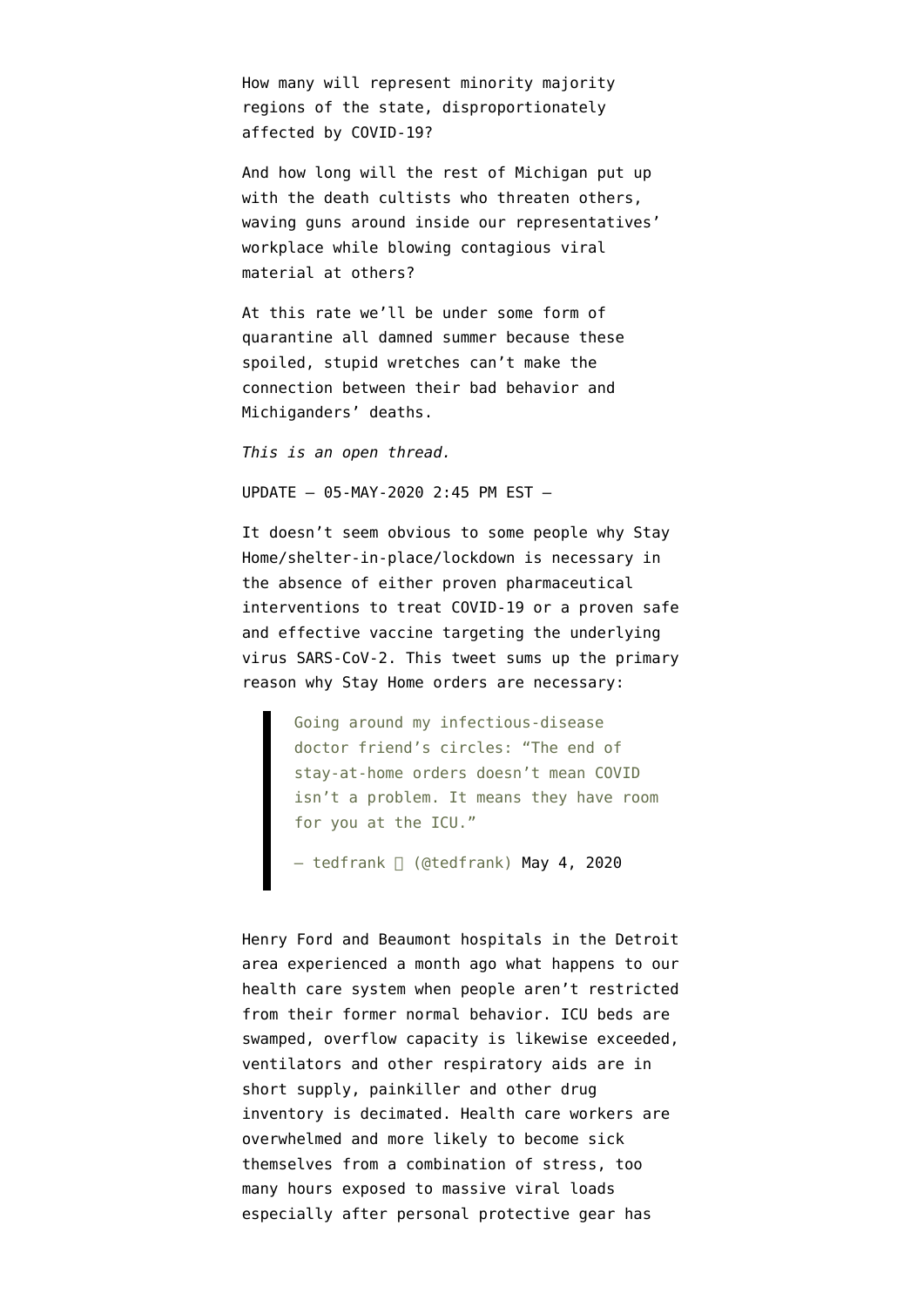been depleted.

Lockdown to slow down the rate of contagion buys time for the health care system to handle the additional demand COVID-19 places on it — not to mention easing the pressure on other peripheral systems like [refrigerated trucking](https://www.freep.com/story/news/local/michigan/wayne/2020/04/07/wayne-county-morgue-coronavirus-covid-19/2963471001/) and mortuary services.

It's as if these armed cretins have already forgotten [bodies piled up in hallways](https://www.wxyz.com/news/coronavirus/disturbing-images-show-bodies-piled-up-at-sinai-grace-hospital-in-detroit) in at least on Michigan hospital.

But one additional benefit from a firm, wellenforced, and rigorously-observed lockdown: a change in citizens' perspective. A societal reset, a reboot of our expectations.

There will be no return to what we once called normal. It's done, gone, like poodle skirts and Brylcreem, rotary-dial phones and Betamax video, along with home parties hawking baby shit gold Tupperware.

These assholes spraying saliva as they scream at police — some of them out-of-state provocateurs — aren't saving anything with their assault weapon intimidation. They are hanging onto a past by their fingernails while the virus has its mindless and predictable way with our population.

As contributor Peterr wrote, [a virus doesn't](https://www.emptywheel.net/2020/03/25/a-virus-does-not-care/) [care](https://www.emptywheel.net/2020/03/25/a-virus-does-not-care/). Those of us staying at home do. We don't want to excessively burden our health care workers and system, we don't want to hurt our friends and families by infecting them or causing them sorrow.

We want our state to get through this protracted period of discomfort and come out on the other side healthy and alive.

We'll observe the lockdown orders long enough to break the growth of contagion. We'll learn how to make and wear masks, and our lawmakers will learn how to ensure our law enforcement have the framework they need to maintain the break in contagion. If confirmed cases and deaths